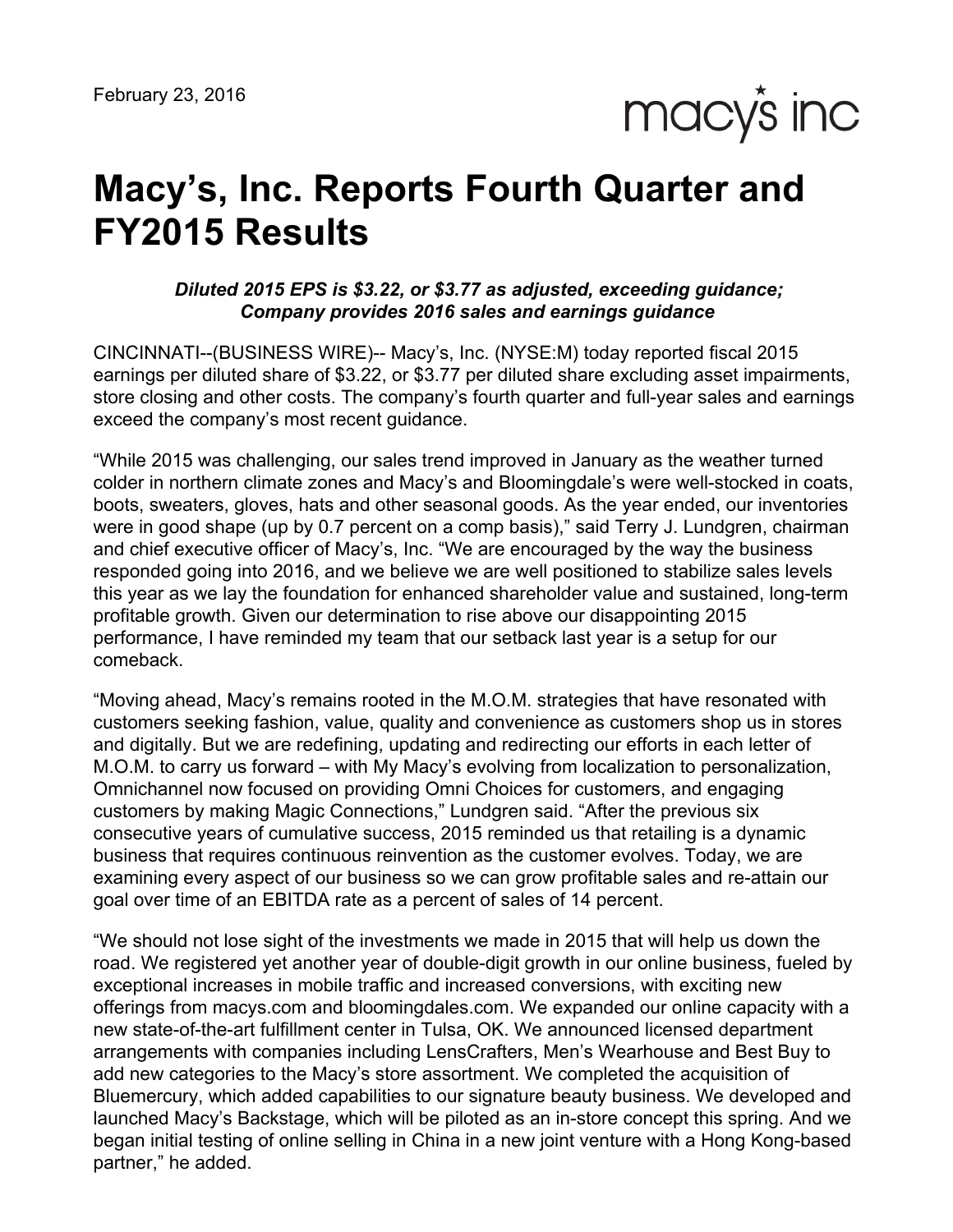For the full year 2015, adjusted earnings (excluding items described below) were \$3.77 per diluted share. Due primarily to higher sales and lower expenses, this exceeds the company's most recent guidance for 2015 earnings of \$3.54 to \$3.59 on the same basis. Comparable sales on an owned plus licensed basis in the full-year 2015 declined by 2.5 percent. This compares to the most recent guidance for 2015 sales on an owned plus licensed basis to be down 2.7 percent. On an owned basis, full-year 2015 comparable sales declined by 3.0 percent.

# **Real Estate Update**

Macy's, Inc., through its financial advisors, has begun the process of contacting potentially interested parties with respect to partnership or joint venture transactions involving the company's flagship and mall-based properties. There has been a high degree of initial interest at this preliminary stage but it is premature to comment further at this point.

# **Sales**

For the 52 weeks of fiscal 2015, Macy's, Inc. sales totaled \$27.079 billion, down 3.7 percent from total sales of \$28.105 billion in fiscal 2014. Comparable sales on an owned plus licensed basis for the full-year 2015 declined by 2.5 percent. On an owned basis, full-year 2015 comparable sales were down 3.0 percent.

Sales in the 13-week fourth quarter of 2015 totaled \$8.869 billion, down 5.3 percent from total sales of \$9.364 billion in the fourth quarter of 2014. Comparable sales on an owned plus licensed basis for the fourth quarter were down 4.3 percent. On an owned basis, fourth quarter comparable sales declined by 4.8 percent.

In fiscal 2015, the company opened a total of 26 stores and closed 40 stores, all as previously announced. New stores included Macy's in Ponce, PR, Bloomingdale's in Honolulu, HI, 15 Bluemercury self-standing stores, six Macy's Backstage self-standing stores and three Bloomingdale's Outlets. The 40 closed Macy's stores were listed in the company's announcement of Jan. 6, 2016.

# **Operating Income**

For fiscal 2015, Macy's, Inc.'s operating income totaled \$2.039 billion or 7.5 percent of sales, compared with operating income of \$2.800 billion or 10.0 percent of sales for fiscal 2014. Macy's, Inc.'s fiscal 2015 operating income included \$288 million of impairments, store closing and other costs. The \$288 million included \$148 million of asset impairment charges primarily related to store closings announced in January 2016 and \$123 million of severance and other human resources-related costs associated with organizational changes and store closings announced in January 2016. Excluding these items, operating income for fiscal 2015 was \$2.327 billion or 8.6 percent of sales. Macy's, Inc.'s fiscal 2014 operating income included expenses and asset impairment charges of \$87 million associated with merchandising and marketing restructuring, store and field adjustments, and store closings. Excluding these items, operating income for fiscal 2014 was \$2.887 billion or 10.3 percent of sales.

Macy's, Inc.'s operating income totaled \$936 million or 10.6 percent of sales for the 13-week quarter ended Jan. 30, 2016, compared with operating income of \$1.364 billion or 14.6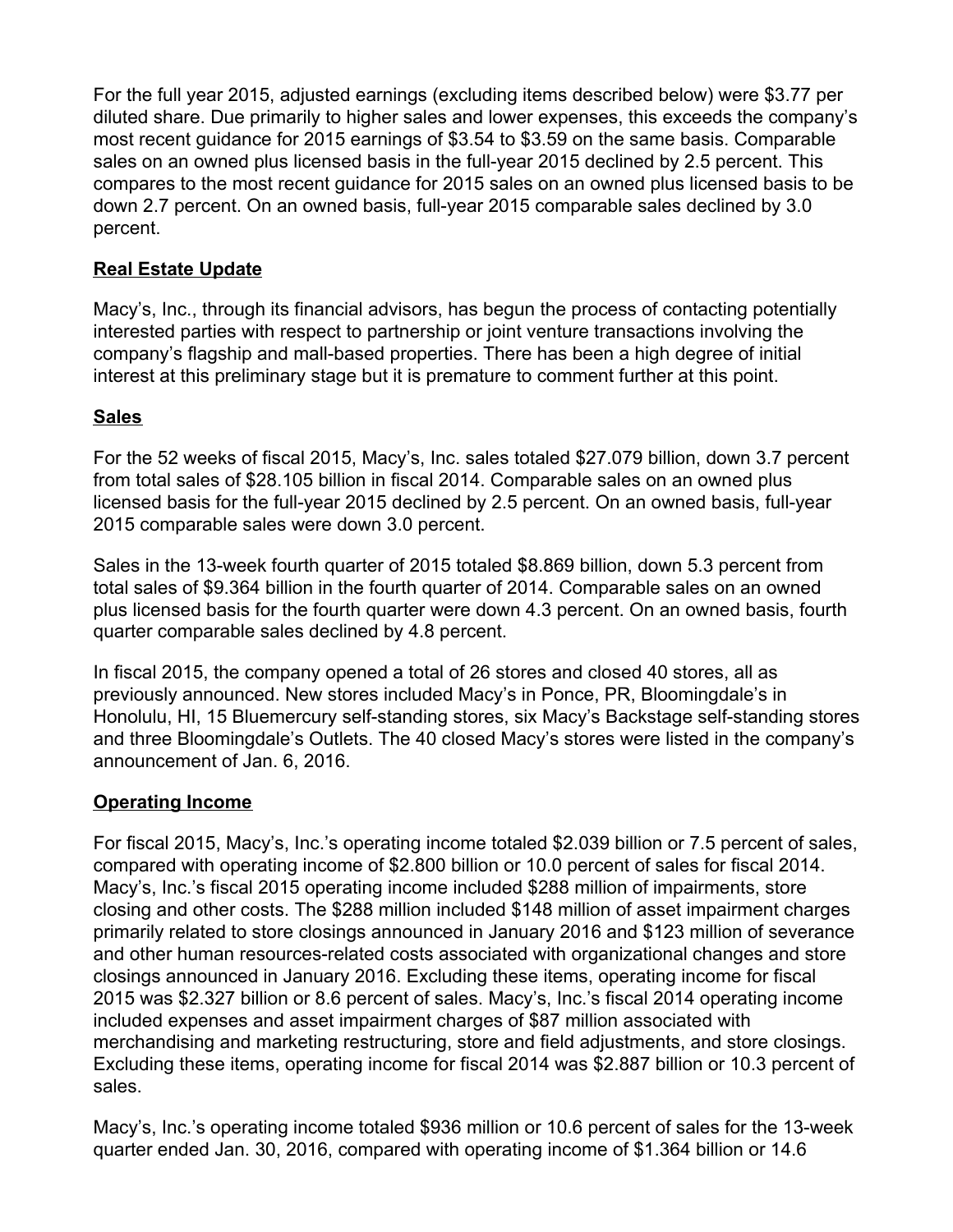percent of sales for the fourth quarter of fiscal 2014. Macy's, Inc.'s fourth quarter 2015 operating income included \$177 million of impairments, store closing and other costs. The \$177 million included \$37 million of asset impairment charges primarily related to store closings announced in January 2016 and \$123 million of severance and other human resources-related costs associated with organizational changes and store closings announced in January 2016. Excluding these items, operating income for the fourth quarter of 2015 was \$1.113 billion or 12.6 percent of sales. Fourth quarter 2014 operating income included asset impairment charges of \$87 million associated with merchandising and marketing restructuring, store and field adjustments, and store closings. Excluding these items, operating income for the fourth quarter of 2014 was \$1.451 billion or 15.5 percent of sales.

Operating income for fourth quarter and full-year 2015 includes \$84 million of the approximately \$250 million gain to be realized from the sale of Brooklyn real estate. The remainder of the gain is expected to be booked in fiscal 2016 and fiscal 2017.

# **Earnings Per Share**

Earnings per diluted share on an adjusted basis for fiscal 2015 were \$3.77 after excluding \$288 million (\$184 million after tax or 55 cents per diluted share) of impairments, store closing and other costs.

For the full-year fiscal 2014, Macy's, Inc. earned \$4.22 per diluted share. Earnings per diluted share for fiscal 2014 were \$4.40 after excluding charges of \$87 million (\$54 million after tax or 15 cents per diluted share) associated with previously announced merchandising and marketing restructuring, store and field adjustments, store closings and asset impairments, as well as \$17 million (\$10 million after tax or 3 cents per diluted share) of expense related to the make-whole premium for the early retirement of debt.

Fourth quarter 2015 earnings were \$1.73 per diluted share, or \$2.09 excluding \$177 million (\$115 million after tax or 36 cents per diluted share) of impairments, store closing and other costs.

Fourth quarter 2014 earnings were \$2.26 per diluted share, or \$2.44 excluding charges of \$87 million (\$54 million after tax or 15 cents per diluted share) associated with previously announced merchandising and marketing restructuring, store and field adjustments, store closings and asset impairments, as well as \$17 million (\$10 million after tax or 3 cents per diluted share) of expense related to the make-whole premium for the early retirement of debt.

# **Cash Flow**

Net cash provided by operating activities was \$1.984 billion in fiscal 2015, compared with \$2.709 billion in fiscal 2014. Net cash used by investing activities in fiscal 2015 was \$1.092 billion, compared with \$970 million in the previous year. Thus, net cash provided before financing activities was \$892 million in fiscal 2015, compared with \$1.739 billion in fiscal 2014.

In fiscal 2015, the company repurchased approximately 34.8 million shares of its common stock for approximately \$2.0 billion. At Jan. 30, 2016, the company had remaining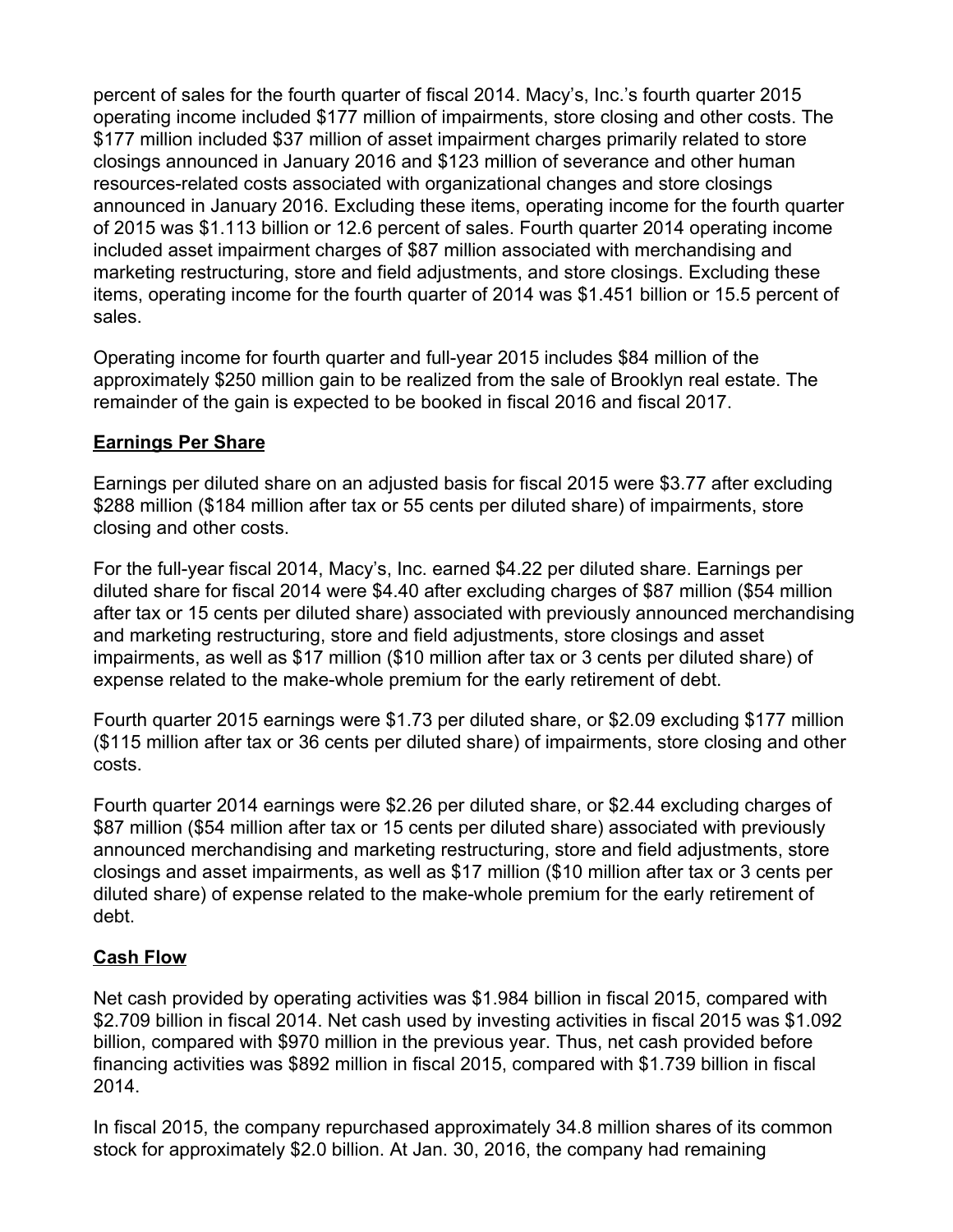authorization to repurchase up to approximately \$500 million of its common stock.

# **Looking Ahead**

The company expects comparable sales on an owned plus licensed basis to decline by approximately 1 percent in fiscal 2016, with comparable sales on an owned basis to be approximately 50 basis points lower. Total sales are expected to be down by approximately 2 percent in fiscal 2016, reflecting the 40 stores closed in 2015. Earnings of \$3.80 to \$3.90 per diluted share are expected in 2016. Capital expenditures for 2016 are expected to be approximately \$900 million, compared with the capital expenditures of approximately \$1.1 billion in fiscal 2015.

In fiscal 2016, the company expects to open a new Macy's store in Kapolei, HI, as well as approximately 42 additional Bluemercury locations (24 freestanding and 18 inside Macy's) and 16 Macy's Backstage locations (1 freestanding and 15 inside Macy's). Announced new stores in future years include Macy's in Murray, UT (2017), a Macy's replacement store in Los Angeles, CA (2017), and Bloomingdale's in San Jose, CA (2017) and Norwalk, CT (2018). In addition, a new Bloomingdale's store is expected to open in 2017 in Kuwait, and new Macy's and Bloomingdale's stores are planned to open in Abu Dhabi, United Arab Emirates, in 2018 under license agreements with Al Tayer Group.

### **Important Information Regarding Financial Measures**

Please see the final pages of this news release for important information regarding the calculation of the company's comparable sales and non-GAAP financial measures.

#### **Investor Conference**

Macy's, Inc. will present at the Bank of America Merrill Lynch 2016 Consumer & Retail Technology Conference at 8 a.m. ET on Tuesday, March 15, in New York City. Media and investors may access the live webcast of the presentation at [www.macysinc.com/ir](http://www.macysinc.com/ir) at the appointed time. The webcast will be available for replay.

Macy's, Inc., with corporate offices in Cincinnati and New York, is one of the nation's premier retailers, with fiscal 2015 sales of \$27.079 billion. The company operates about 870 stores in 45 states, the District of Columbia, Guam and Puerto Rico under the names of Macy's, Bloomingdale's, Bloomingdale's Outlet, Macy's Backstage and Bluemercury, as well as the macys.com, bloomingdales.com and bluemercury.com websites. Bloomingdale's in Dubai is operated by Al Tayer Group LLC under a license agreement.

All statements in this press release that are not statements of historical fact are forwardlooking statements within the meaning of the Private Securities Litigation Reform Act of 1995. Such statements are based upon the current beliefs and expectations of Macy's management and are subject to significant risks and uncertainties. Actual results could differ materially from those expressed in or implied by the forward-looking statements contained in this release because of a variety of factors, including conditions to, or changes in the timing of, proposed transactions, prevailing interest rates and non-recurring charges, competitive pressures from specialty stores, general merchandise stores, off-price and discount stores, manufacturers' outlets, the Internet, mail-order catalogs and television shopping and general consumer spending levels, including the impact of the availability and level of consumer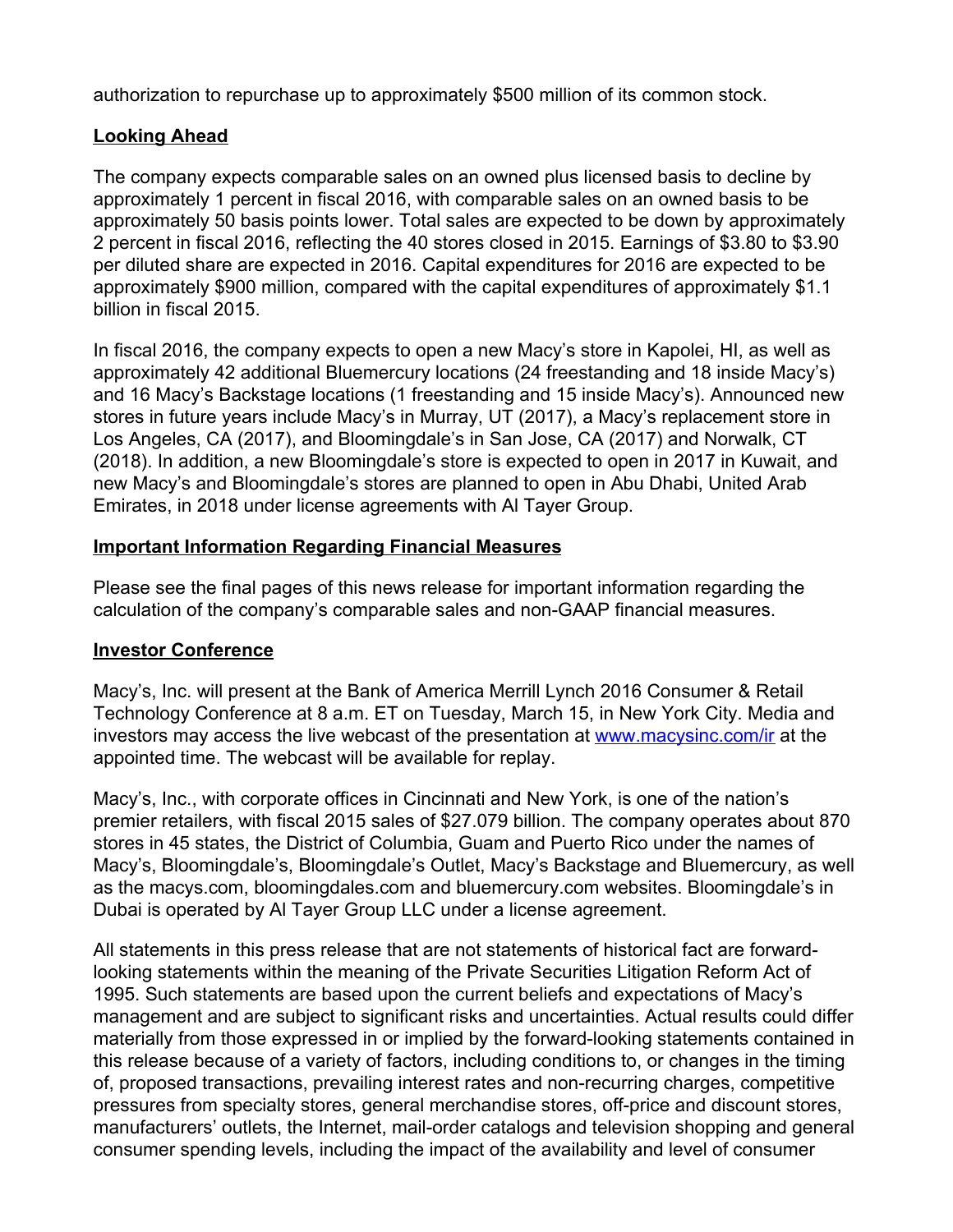debt, the effect of weather and other factors identified in documents filed by the company with the Securities and Exchange Commission.

(NOTE: Additional information on Macy's, Inc., including past news releases, is available at [www.macysinc.com/pressroom](http://www.macysinc.com/pressroom). A webcast of Macy's, Inc.'s call with analysts and investors will be held today (Feb. 23) at 9 a.m. ET. The webcast is accessible to the media and general public via the company's website at [www.macysinc.com](http://www.macysinc.com). Analysts and investors may call in on 1-888-806-6224, passcode 9176608. A replay of the conference call can be accessed on the website or by calling 1-888 203-1112 (same passcode) about two hours after the conclusion of the call.)

# **MACY'S, INC.**

#### Consolidated Statements of Income (Unaudited)

(All amounts in millions except percentages and per share figures)

|                                                         | 13 Weeks Ended<br>January 30, 2016 |                     | 13 Weeks Ended<br>January 31, 2015 |                     |
|---------------------------------------------------------|------------------------------------|---------------------|------------------------------------|---------------------|
|                                                         | \$                                 | $%$ to<br>Net sales | \$                                 | $%$ to<br>Net sales |
| Net sales                                               | \$8,869                            |                     | \$9,364                            |                     |
| Cost of sales (Note 1)                                  | 5,549                              | 62.6%               | 5,589                              | 59.7%               |
| Gross margin                                            | 3,320                              | 37.4%               | 3,775                              | 40.3%               |
| Selling, general and administrative expenses            | (2,207)                            | $(24.8\%)$          | (2,324)                            | $(24.8\%)$          |
| Impairments, store closing and other costs (Note<br>2)  | (177)                              | $(2.0\%)$           | (87)                               | $(0.9\%)$           |
| Operating income                                        | 936                                | 10.6%               | 1,364                              | 14.6%               |
| Interest expense - net                                  | (93)                               |                     | (97)                               |                     |
| Premium on early retirement of debt (Note 3)            |                                    |                     | (17)                               |                     |
| Income before income taxes                              | 843                                |                     | 1,250                              |                     |
| Federal, state and local income tax expense<br>(Note 4) | (300)                              |                     | (457)                              |                     |
| Net income                                              | 543                                |                     | 793                                |                     |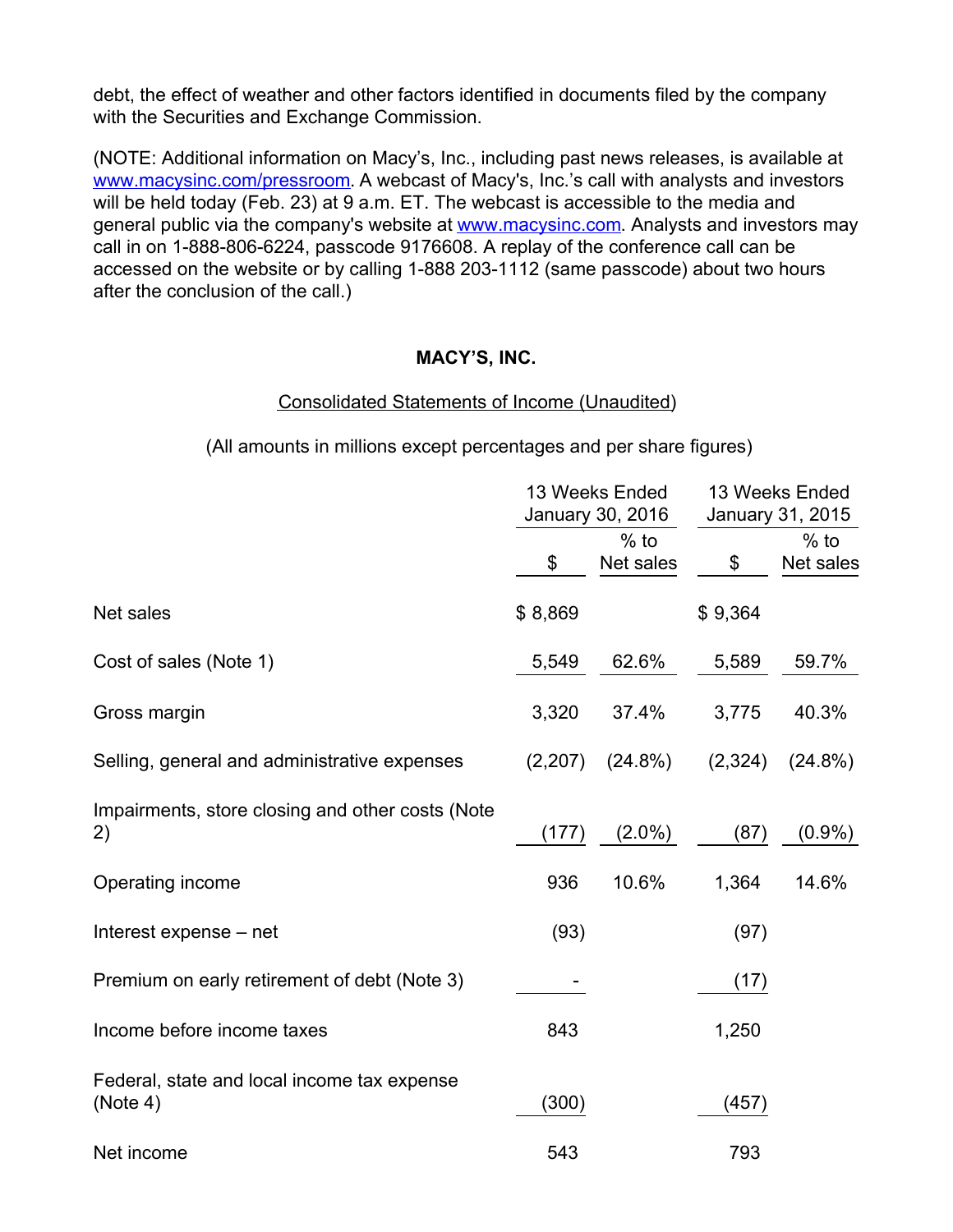| Net loss attributable to noncontrolling interest                        |                |                |
|-------------------------------------------------------------------------|----------------|----------------|
| Net income attributable to Macy's, Inc.<br>shareholders                 | 544            | 793            |
| Basic earnings per share attributable to<br>Macy's, Inc. shareholders   | 1.74           | 2.30           |
| Diluted earnings per share attributable to<br>Macy's, Inc. shareholders | 1.73           | 2.26           |
| Average common shares:<br><b>Basic</b><br><b>Diluted</b>                | 312.2<br>314.8 | 344.3<br>350.9 |
| End of period common shares outstanding                                 | 310.3          | 340.6          |
| Depreciation and amortization expense                                   | \$<br>270      | \$<br>266      |

#### Consolidated Statements of Income (Unaudited)

#### Notes:

- (1) Merchandise inventories are valued at the lower of cost or market using the last-in, first-out (LIFO) retail inventory method. Application of the LIFO retail inventory method did not result in the recognition of any LIFO charges or credits affecting cost of sales for the 13 weeks ended January 30, 2016 or January 31, 2015.
- (2) For the 13 weeks ended January 30, 2016, includes \$37 million of asset impairment charges primarily related to the store closings announced in January 2016 and \$123 million of severance and other human resource-related costs associated with the organization changes and store closings announced in January 2016. For the 13 weeks ended January 31, 2015, included \$33 million of asset impairment charges primarily related to the store closings announced in January 2015 and \$46 million of severance and other human resource-related costs associated with the organization changes and store closings announced in January 2015. For the 13 weeks ended January 30, 2016 and January 31, 2015, these costs amounted to \$.36 and \$.15 per diluted share attributable to Macy's, Inc. shareholders.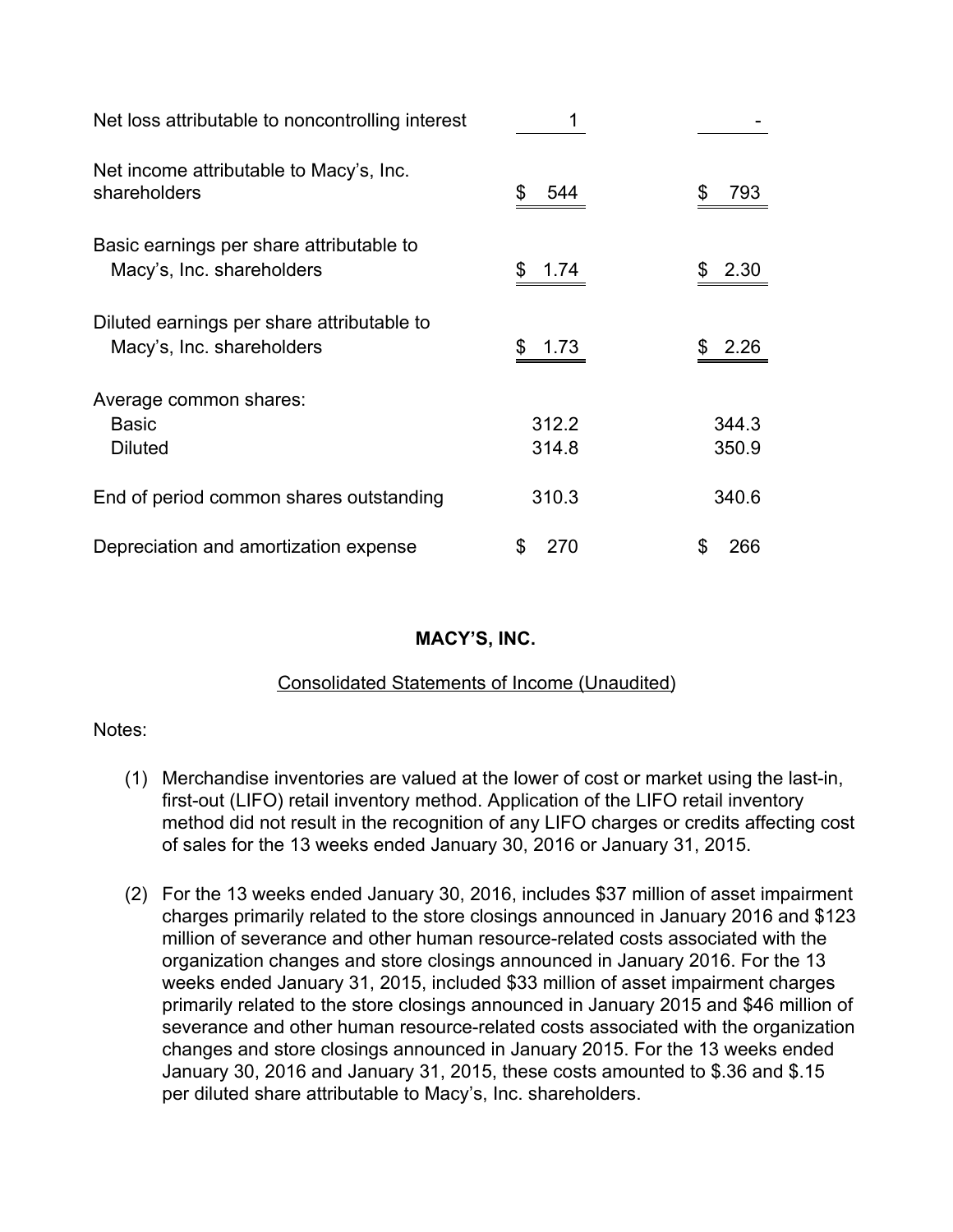- (3) For the 13 weeks ended January 31, 2015, included approximately \$17 million on a pre-tax basis, or \$10 million after tax or \$.03 per diluted share attributable to Macy's, Inc. shareholders, of expenses associated with the make-whole premium for the retirement of \$407 million of 7.875% senior notes due 2015.
- (4) Federal, state and local income taxes differ from the federal income tax statutory rate of 35%, principally because of the effect of state and local taxes, including the settlement of various tax issues and tax examinations.

#### Consolidated Statements of Income (Unaudited)

(All amounts in millions except percentages and per share figures)

|                                                         |          | 52 Weeks Ended<br>January 30, 2016 |          | 52 Weeks Ended<br>January 31, 2015 |  |  |
|---------------------------------------------------------|----------|------------------------------------|----------|------------------------------------|--|--|
|                                                         | \$       | $%$ to<br>Net sales                | \$       | $%$ to<br>Net sales                |  |  |
| Net sales                                               | \$27,079 |                                    | \$28,105 |                                    |  |  |
| Cost of sales (Note 1)                                  | 16,496   | 60.9%                              | 16,863   | 60.0%                              |  |  |
| Gross margin                                            | 10,583   | 39.1%                              | 11,242   | 40.0%                              |  |  |
| Selling, general and administrative expenses            | (8,256)  | $(30.5\%)$                         | (8,355)  | (29.7%)                            |  |  |
| Impairments, store closing and other costs<br>(Note 2)  | (288)    | $(1.1\%)$                          | (87)     | $(0.3\%)$                          |  |  |
| Operating income                                        | 2,039    | 7.5%                               | 2,800    | 10.0%                              |  |  |
| Interest expense – net                                  | (361)    |                                    | (393)    |                                    |  |  |
| Premium on early retirement of debt (Note 3)            |          |                                    | (17)     |                                    |  |  |
| Income before income taxes                              | 1,678    |                                    | 2,390    |                                    |  |  |
| Federal, state and local income tax expense<br>(Note 4) | (608)    |                                    | (864)    |                                    |  |  |
| Net income                                              | 1,070    |                                    | 1,526    |                                    |  |  |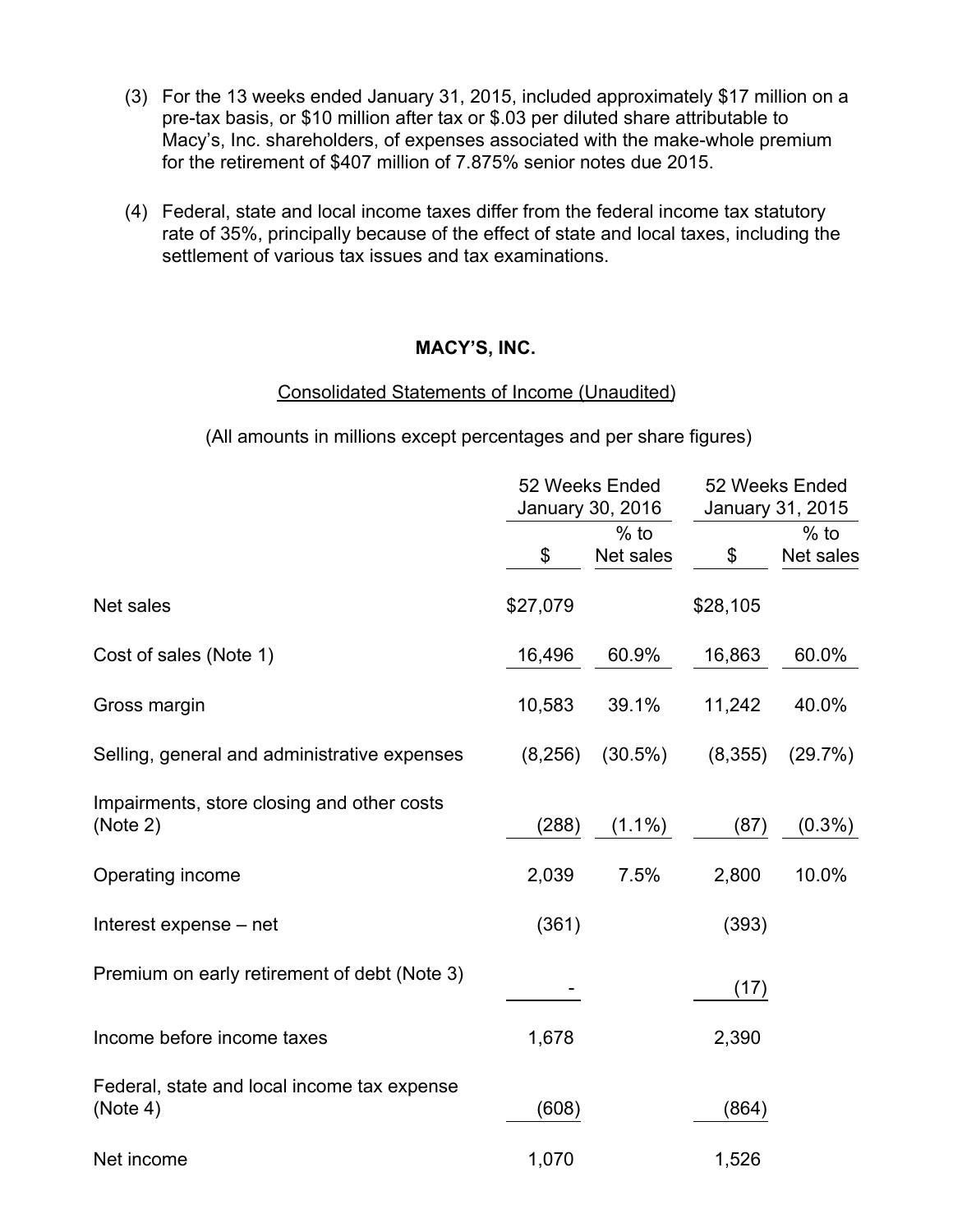| Net loss attributable to noncontrolling interest                        | 2              |                |
|-------------------------------------------------------------------------|----------------|----------------|
| Net income attributable to Macy's, Inc.<br>shareholders                 | 1,072<br>\$    | 1,526<br>\$    |
| Basic earnings per share attributable to<br>Macy's, Inc. shareholders   | \$<br>3.26     | 4.30           |
| Diluted earnings per share attributable to<br>Macy's, Inc. shareholders | \$<br>3.22     | 4.22           |
| Average common shares:<br><b>Basic</b><br><b>Diluted</b>                | 328.4<br>333.0 | 355.2<br>361.7 |
| End of period common shares outstanding                                 | 310.3          | 340.6          |
| Depreciation and amortization expense                                   | 1,061<br>SS.   | \$1,036        |

#### Consolidated Statements of Income (Unaudited)

#### Notes:

- (1) Merchandise inventories are valued at the lower of cost or market using the last-in, first-out (LIFO) retail inventory method. Application of the LIFO retail inventory method did not result in the recognition of any LIFO charges or credits affecting cost of sales for the 52 weeks ended January 30, 2016 or January 31, 2015.
- (2) For the 52 weeks ended January 30, 2016, includes \$148 million of asset impairment charges primarily related to the store closings announced in January 2016 and \$123 million of severance and other human resource-related costs associated with the organization changes and store closings announced in January 2016. For the 52 weeks ended January 31, 2015, included \$33 million of asset impairment charges primarily related to the store closings announced in January 2015 and \$46 million of severance and other human resource-related costs associated with the organization changes and store closings announced in January 2015. For the 52 weeks ended January 30, 2016 and January 31, 2015, these costs amounted to \$.55 and \$.15 per diluted share attributable to Macy's, Inc. shareholders.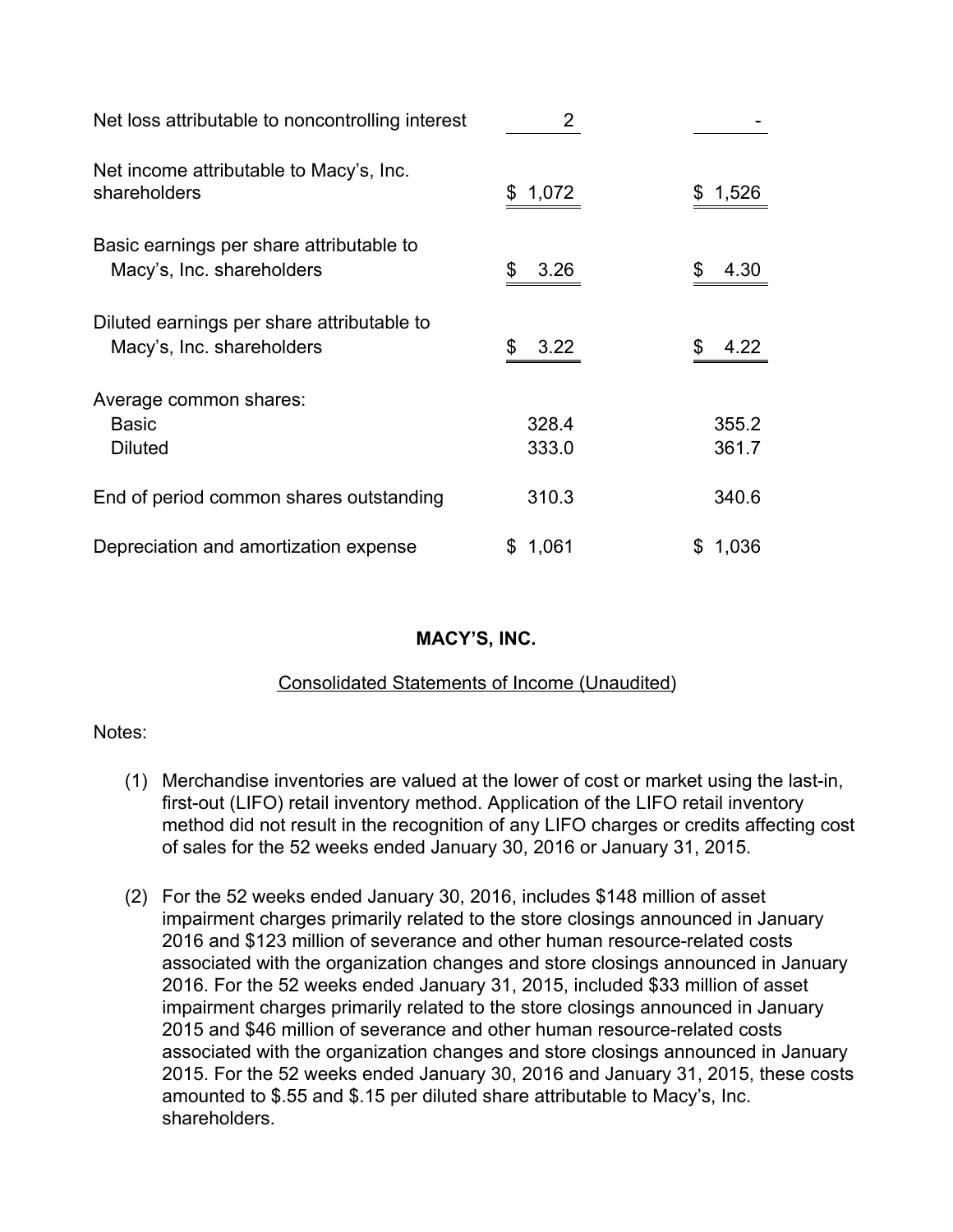- (3) For the 52 weeks ended January 31, 2015, included approximately \$17 million on a pre-tax basis, or \$10 million after tax or \$.03 per diluted share attributable to Macy's, Inc. shareholders, of expenses associated with the make-whole premium for the retirement of \$407 million of 7.875% senior notes due 2015.
- (4) Federal, state and local income taxes differ from the federal income tax statutory rate of 35%, principally because of the effect of state and local taxes, including the settlement of various tax issues and tax examinations.

#### Consolidated Balance Sheets (Unaudited)

#### (millions)

|                                                                      | January 30, January 31,<br>2016 |        | 2015 |        |
|----------------------------------------------------------------------|---------------------------------|--------|------|--------|
| <b>ASSETS:</b>                                                       |                                 |        |      |        |
| <b>Current Assets:</b>                                               |                                 |        |      |        |
| Cash and cash equivalents                                            | \$                              | 1,109  | \$   | 2,246  |
| <b>Receivables</b>                                                   |                                 | 558    |      | 424    |
| Merchandise inventories                                              |                                 | 5,506  |      | 5,417  |
| Prepaid expenses and other current                                   |                                 |        |      |        |
| assets                                                               |                                 | 479    |      | 493    |
| <b>Total Current Assets</b>                                          |                                 | 7,652  |      | 8,580  |
| Property and Equipment – net                                         |                                 | 7,616  |      | 7,800  |
| Goodwill                                                             |                                 | 3,897  |      | 3,743  |
| Other Intangible Assets - net                                        |                                 | 514    |      | 496    |
| <b>Other Assets</b>                                                  |                                 | 897    |      | 711    |
| <b>Total Assets</b>                                                  | \$                              | 20,576 | \$   | 21,330 |
| LIABILITIES AND SHAREHOLDERS' EQUITY:<br><b>Current Liabilities:</b> |                                 |        |      |        |
| Short-term debt                                                      | \$                              | 642    | \$   | 76     |
| Merchandise accounts payable                                         |                                 | 1,526  |      | 1,594  |
| Accounts payable and accrued liabilities                             |                                 | 3,333  |      | 3,109  |
| Income taxes                                                         |                                 | 227    |      | 296    |
| <b>Total Current Liabilities</b>                                     |                                 | 5,728  |      | 5,075  |
| Long-Term Debt                                                       |                                 | 6,995  |      | 7,233  |
| <b>Deferred Income Taxes</b>                                         |                                 | 1,477  |      | 1,443  |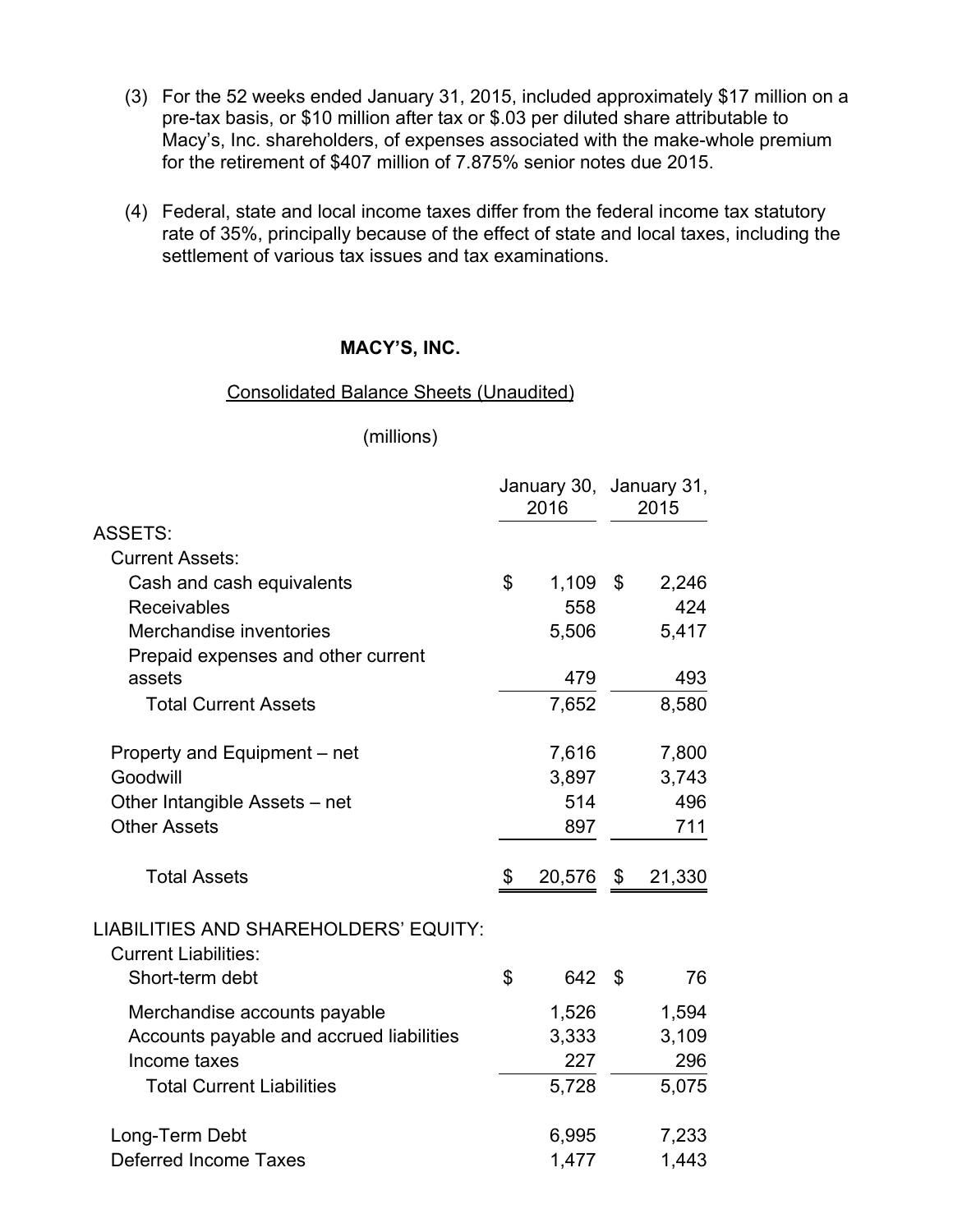| <b>Other Liabilities</b>                          | 2,123  | 2,201  |
|---------------------------------------------------|--------|--------|
| Shareholders' Equity:                             |        |        |
| Macy's, Inc.                                      | 4,250  | 5,378  |
| Noncontrolling interest                           | 3      |        |
| <b>Total Shareholders' Equity</b>                 | 4,253  | 5,378  |
| <b>Total Liabilities and Shareholders' Equity</b> | 20,576 | 21,330 |

Note: Certain reclassifications were made to prior year's amounts to conform with the classifications of such amounts in the most recent years.

### **MACY'S, INC.**

# Consolidated Statements of Cash Flows (Unaudited)

# (millions)

|                                                          |    | 52 Weeks Ended<br>January 30, 2016 |    | 52 Weeks Ended<br>January 31, 2015 |  |
|----------------------------------------------------------|----|------------------------------------|----|------------------------------------|--|
| Cash flows from operating activities:                    |    |                                    |    |                                    |  |
| Net income                                               | \$ | 1,070                              | \$ | 1,526                              |  |
| Adjustments to reconcile net income to net cash          |    |                                    |    |                                    |  |
| provided by operating activities:                        |    |                                    |    |                                    |  |
| Impairments, store closing and other costs               |    | 288                                |    | 87                                 |  |
| Depreciation and amortization                            |    | 1,061                              |    | 1,036                              |  |
| Stock-based compensation expense                         |    | 65                                 |    | 73                                 |  |
| Amortization of financing costs and premium              |    |                                    |    |                                    |  |
| on                                                       |    |                                    |    |                                    |  |
| acquired debt                                            |    | (14)                               |    | (5)                                |  |
| Changes in assets and liabilities:                       |    |                                    |    |                                    |  |
| (Increase) decrease in receivables                       |    | (45)                               |    | 22                                 |  |
| (Increase) decrease in merchandise                       |    |                                    |    |                                    |  |
| inventories                                              |    | (60)                               |    | 44                                 |  |
| Increase in prepaid expenses and other                   |    |                                    |    |                                    |  |
| current assets                                           |    |                                    |    | (3)                                |  |
| Increase in other assets not separately                  |    |                                    |    |                                    |  |
| identified                                               |    | (1)                                |    | (61)                               |  |
| Decrease in merchandise accounts payable                 |    | (78)                               |    | (21)                               |  |
| Increase (decrease) in accounts payable,<br>accrued      |    |                                    |    |                                    |  |
|                                                          |    |                                    |    |                                    |  |
| liabilities and other items not separately<br>identified |    | (144)                              |    | 37                                 |  |
| Decrease in current income taxes                         |    | (69)                               |    | (65)                               |  |
|                                                          |    |                                    |    |                                    |  |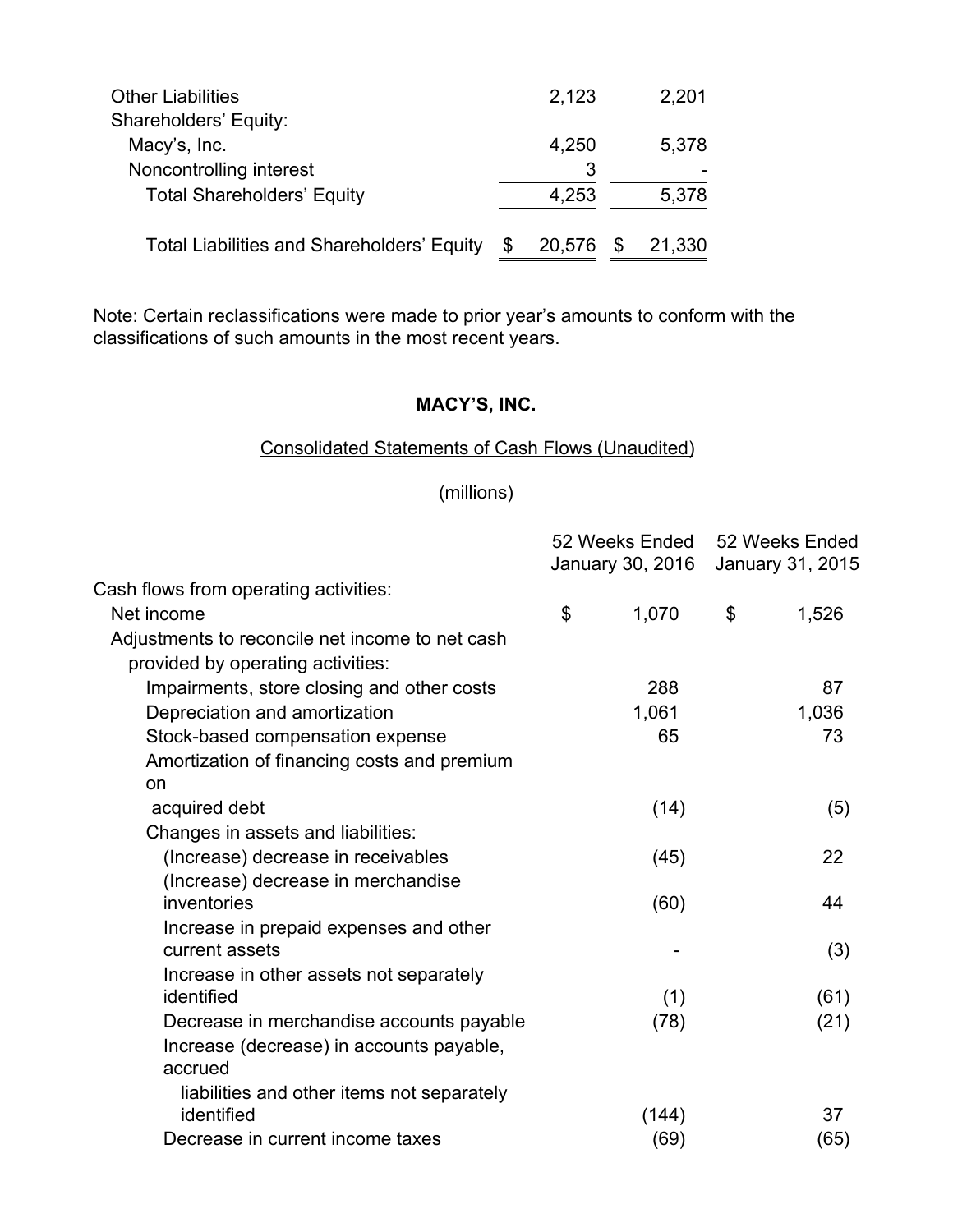| Increase (decrease) in deferred income           |             |             |
|--------------------------------------------------|-------------|-------------|
| taxes                                            | (1)         | 29          |
| Increase (decrease) in other liabilities not     |             |             |
| separately identified                            | (88)        | 10          |
| Net cash provided by operating activities        | 1,984       | 2,709       |
| Cash flows from investing activities:            |             |             |
| Purchase of property and equipment               | (777)       | (770)       |
| Capitalized software                             | (336)       | (298)       |
| Acquisition of Bluemercury, Inc., net of cash    |             |             |
| acquired                                         | (212)       |             |
| Disposition of property and equipment            | 204         | 172         |
| Other, net                                       | 29          | (74)        |
| Net cash used by investing activities            | (1,092)     | (970)       |
| Cash flows from financing activities:            |             |             |
| Debt issued                                      | 499         | 1,044       |
| Financing costs                                  | (4)         | (9)         |
| Debt repaid                                      | (152)       | (870)       |
| Dividends paid                                   | (456)       | (421)       |
| Increase (decrease) in outstanding checks        | (83)        | 133         |
| Acquisition of treasury stock                    | (2,001)     | (1,901)     |
| Issuance of common stock                         | 163         | 258         |
| Proceeds from noncontrolling interest            | 5           |             |
| Net cash used by financing activities            | (2,029)     | (1,766)     |
| Net decrease in cash and cash equivalents        |             |             |
|                                                  | (1, 137)    | (27)        |
| Cash and cash equivalents at beginning of period | 2,246       | 2,273       |
| Cash and cash equivalents at end of period       | \$<br>1,109 | \$<br>2,246 |

Note: Certain reclassifications were made to prior year's amounts to conform with the classifications of such amounts in the most recent years.

# **MACY'S, INC.**

# Important Information Regarding Non-GAAP Financial **Measures**

(All amounts in millions except percentages)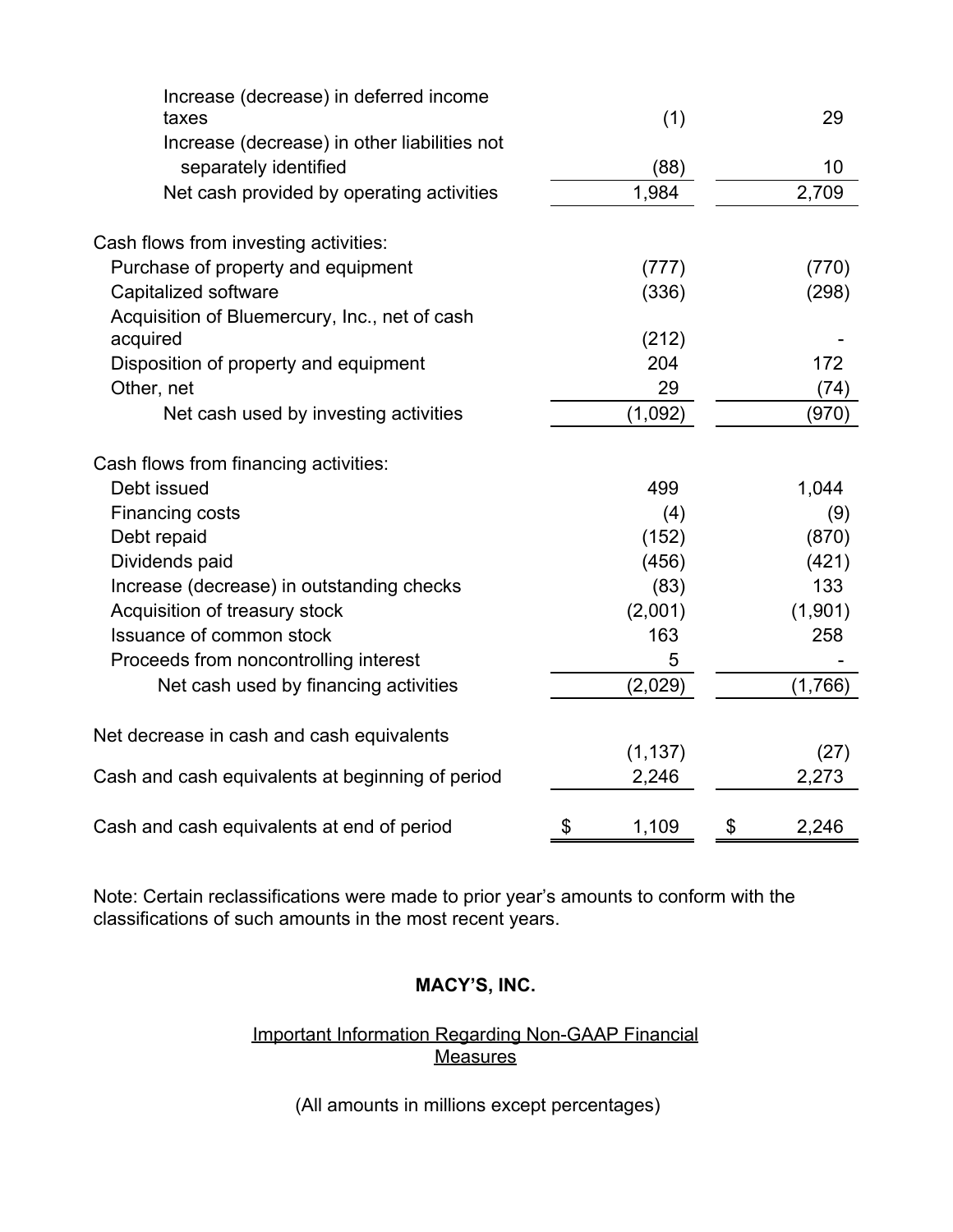The Company reports its financial results in accordance with generally accepted accounting principles (GAAP). However, management believes that certain non-GAAP financial measures provide users of the Company's financial information with additional useful information in evaluating operating performance. See the table below for supplemental financial data and a corresponding reconciliation to the most directly comparable GAAP financial measures. This non-GAAP financial measure should be viewed as supplementing, and not as an alternative or substitute for, the Company's financial results prepared in accordance with GAAP. Certain of the items that may be excluded or included in this non-GAAP financial measure may be significant items that could impact the Company's financial position, results of operations and cash flows and should therefore be considered in assessing the Company's actual financial condition and performance. Additionally, the amounts received by the Company on account of sales of departments licensed to third parties are limited to commissions received on such sales. The methods used by the Company to calculate its non-GAAP financial measures may differ significantly from methods used by other companies to compute similar measures. As a result, any non-GAAP financial measures presented herein may not be comparable to similar measures provided by other companies.

Macy's, Inc. believes that providing changes in comparable sales on an owned plus licensed basis, which includes the impact of growth in comparable sales of departments licensed to third parties supplementally to its results of operations calculated in accordance with GAAP assists in evaluating the Company's ability to generate sales growth, whether through owned businesses or departments licensed to third parties, on a comparable basis, and in evaluating the impact of changes in the manner in which certain departments are operated.

|                                                                                           | 13 Weeks<br>Ended<br>January<br>30,<br>2016 | 52 Weeks<br>Ended<br>January<br>30,<br>2016 |
|-------------------------------------------------------------------------------------------|---------------------------------------------|---------------------------------------------|
| Decrease in comparable sales on an owned basis (Note 1)                                   | (4.8)%                                      | (3.0)%                                      |
| Impact of growth in comparable sales of departments<br>licensed to third parties (Note 2) | 0.5%                                        | 0.5%                                        |
| Decrease in comparable sales on an owned plus licensed<br>basis                           | $(4.3)\%$                                   | (2.5)%                                      |

Notes:

(1) Represents the period-to-period change in net sales from stores in operation throughout the year presented and the immediately preceding year and all online sales, excluding commissions from departments licensed to third parties.